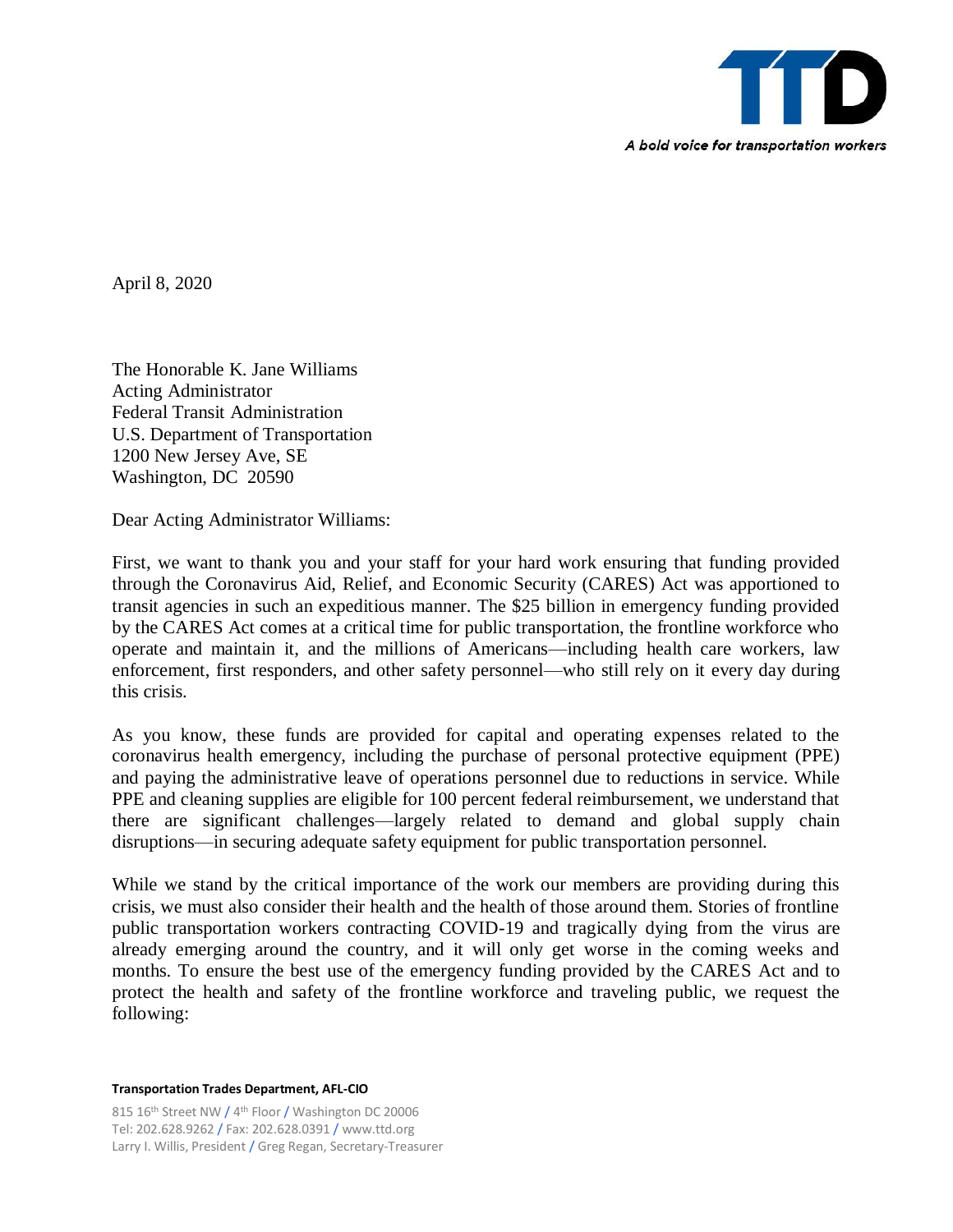First, the Federal Transit Administration should issue immediate and specific interim guidance to public transportation agencies and local governments on the minimum level of PPE for essential frontline employees and cleaning procedures for public transportation services and facilities. At a minimum, this should include masks, gloves, and cleaning supplies for transit workers; and mandatory cleaning standards for trains, buses, subway cars, and public transit stations that are consistent with existing guidelines from the Centers for Disease Control and Prevention and the National Institute for Occupational Safety and Health.

Second, if a public transportation agency or local government is not able to meet these guidelines and is therefore not able to provide service, and in keeping with the intent of the CARES Act, the FTA must ensure that transit agencies provide continuity of pay to employees until such a time that the established requirements can be met.

Finally, the FTA should urge transit agencies to follow back-door loading policies on all buses, when possible, for all non-ADA passengers to minimize exposure to bus operators, and to set temporary maximum passenger loads that allow for social distancing of passengers.

Taking these steps now will ensure not only the health and safety of America's frontline public transportation workforce, but also that this critical transportation service continues to operate regularly when we emerge from this crisis.

We thank you for your consideration and would be happy to have further discussion with you or your staff about proactive steps we can take to reduce harm and loss of life during this crisis.

Sincerely,

Jeny C Br

Jerry Boles President **BRS** 

Richard Lanigen

Richard Lanigan President **OPEIU** 

John Samuelsen International President **TWU** 

John Costa President ATU

McCan

F.L. McCann President ATDA

Lee Saunders President AFSCME

Jeremy Ferguson President SMART-TD

Hentoja

Sito Pantoja General Vice President IAM

Condellatt

Robert Scardelletti National President TCU/IAM